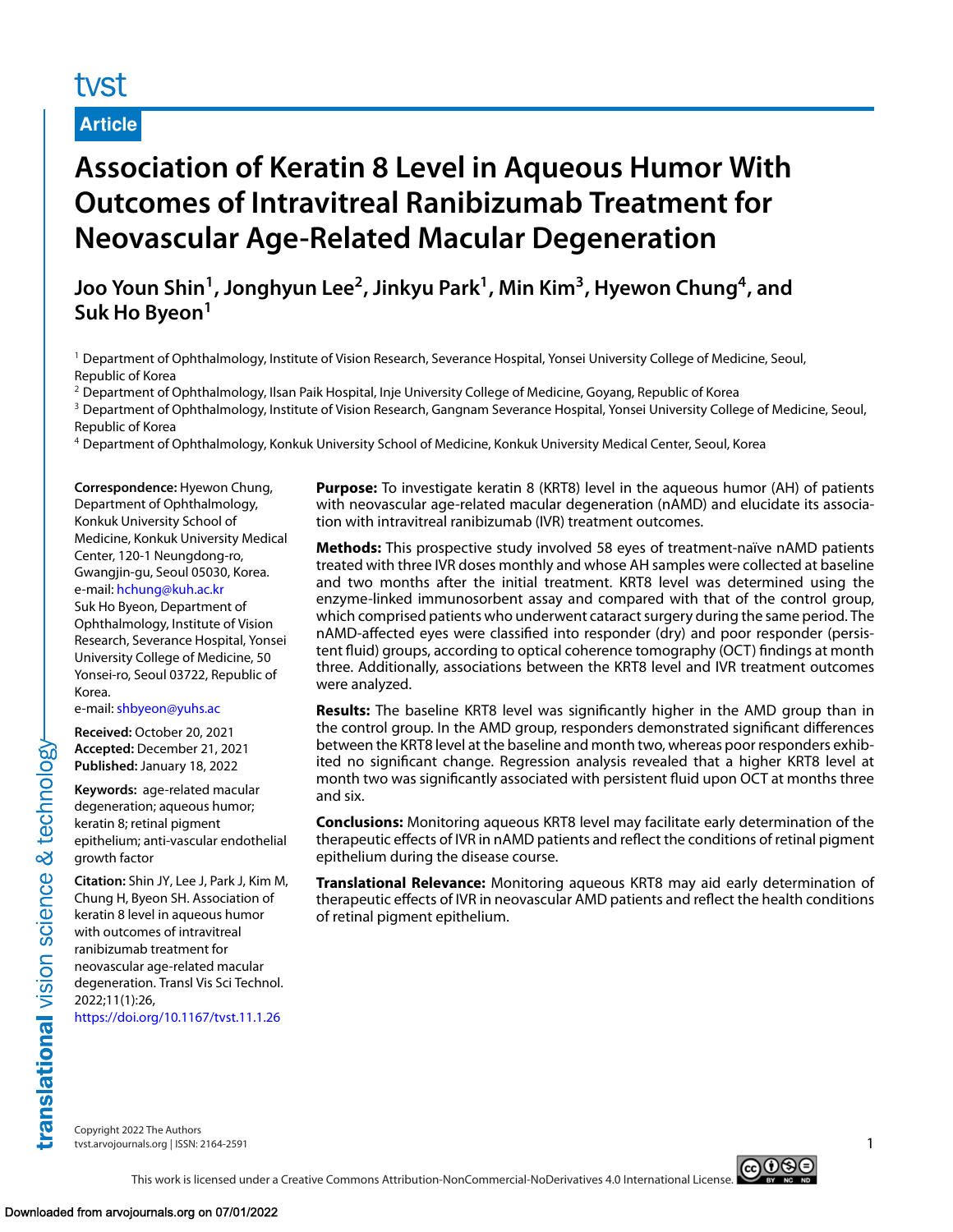## **Introduction**

Neovascular age-related macular degeneration (nAMD) is the leading cause of blindness among elderly individuals in developed countries.<sup>[1,2](#page-8-0)</sup> Although the use of anti-vascular endothelial growth factor (VEGF) agents has resulted in considerable improvements in nAMD treatment, the response to these drugs varies among individuals, and some patients still show a poor or no response to treatment.<sup>[3](#page-8-0)</sup> The reasons for the poor response to anti-VEGF agents are complex and varied.<sup>4</sup> However, as retinal pigment epithelial (RPE) cells are strongly implicated in the pathogenesis of  $AMD<sub>1</sub><sup>5</sup>$  the functional status of RPE in individual AMD patients may be one of the major contributors in AMD development and progression as well as to treatment outcomes. Various studies have attempted to correlate morphologic changes in the retina, RPE, and choroid determined by optical coherence tomography (OCT) with the clinical aspects and prognosis of  $\text{AMD}^{6,7}$  $\text{AMD}^{6,7}$  $\text{AMD}^{6,7}$  However, even with OCT, the morphological study of RPE is difficult, and molecular and proteomic studies of RPE in vivo have been limited.

Proteomic research involves the analyses of the nature of peptides or proteins in various biological samples of multifactorial diseases. It may help access the biology of cells and tissues involved in diseases and thus find new biomarkers and target-based therapies. Recent investigations have demonstrated specific proteomic signatures in nAMD patients. These studies collected and profiled the aqueous humor (AH) of nAMD patients and controls, identified several differentially expressed proteins in nAMD AH, and selected potential biomarker candidates besides VEGF. $8-12$ Previously, we identified RPE-secreted proteins in the AH of nAMD patients and showed that, among them, the expression of epithelial marker protein keratin 8 (KRT8) increased by approximately twofold in nAMD patients compared with that in the control subjects, and it varied after anti-VEGF treatments.<sup>[8](#page-9-0)</sup>

KRT8, which is predominantly expressed in epithelium, is known to support the mechanical integrity of cells, modulate response to stress stimuli, and contribute to the resistance of cells to apoptosis.<sup>13–15</sup> In the retina, KRT8 is a well-known epithelial marker of RPE $^{16,17}$ ; it has been reported to be a major cytokeratin in RPE cells isolated from the human eyeball, and its expression increases in proliferating RPE cells with good maintenance of cuboidal morphology. $17$ Additionally, we previously demonstrated increased KRT8 expression in oxidatively stressed RPE cells, along with autophagy, to protect RPE cells from cell death.[18](#page-9-0) However, the clinical implications of upregulated KRT8 level in nAMD patients and their changes during treatments were not elucidated in the previous study. $8$  Thus the aim of this prospective study was to investigate the associations of visual and anatomical treatment outcomes with changes in the KRT8 level in the AH of treatment-naïve nAMD patients treated with intravitreal ranibizumab (IVR).

## **Methods**

The present prospective study was performed at Severance Hospital and Gangnam Severance Hospital of Yonsei University and Isan Paik Hospital of Inje University, between April 2016 and April 2018 (ClinicalTrial.gov trial number NCT02707575). This study was performed in accordance with the tenets of the Declaration of Helsinki and approved by the ethics committee of each institution (Severance Hospital: 2018-0061-002, Gangnam Severance Hospital: 2015- 0611-015, and Ilsan Paik Hospital: 2016-04-010). All study participants provided written informed consent.

#### **Study Participants**

Each enrolled nAMD patient was required to be least 50 years of age with newly diagnosed (treatmentnaïve) nAMD, with a recent onset of disease confirmed by history and clinical findings. Excluded eyes exhibited one of the following features: myopia with a refractive error of  $> \pm 3.0$  diopters or evidence of pathologic myopia (preoperative refractive data were used to assess pseudophakic eyes); any history of vitrectomy, anti-VEGF therapy, laser treatment, or photodynamic therapy; a history of cataract surgery within three months before presentation; evidence of endstage AMD such as subfoveal fibrosis or atrophy; eyes with large submacular hemorrhage  $(SMH) > 1$  disc diameter; evidence of other retinal diseases, including central serous chorioretinopathy, diabetic retinopathy, hypertensive retinopathy, and other neovascular maculopathies; glaucoma; poor imaging data caused by media opacity; or unstable fixation. Patients with uncontrolled systemic diseases, using immunosuppressive drugs, or with malignant tumors in any location, were also excluded. The control group comprised patients who underwent cataract surgery during the same period. Through preoperative evaluation, the eyes with ophthalmic diseases other than cataracts or those that met the exclusion criteria were excluded from the control group.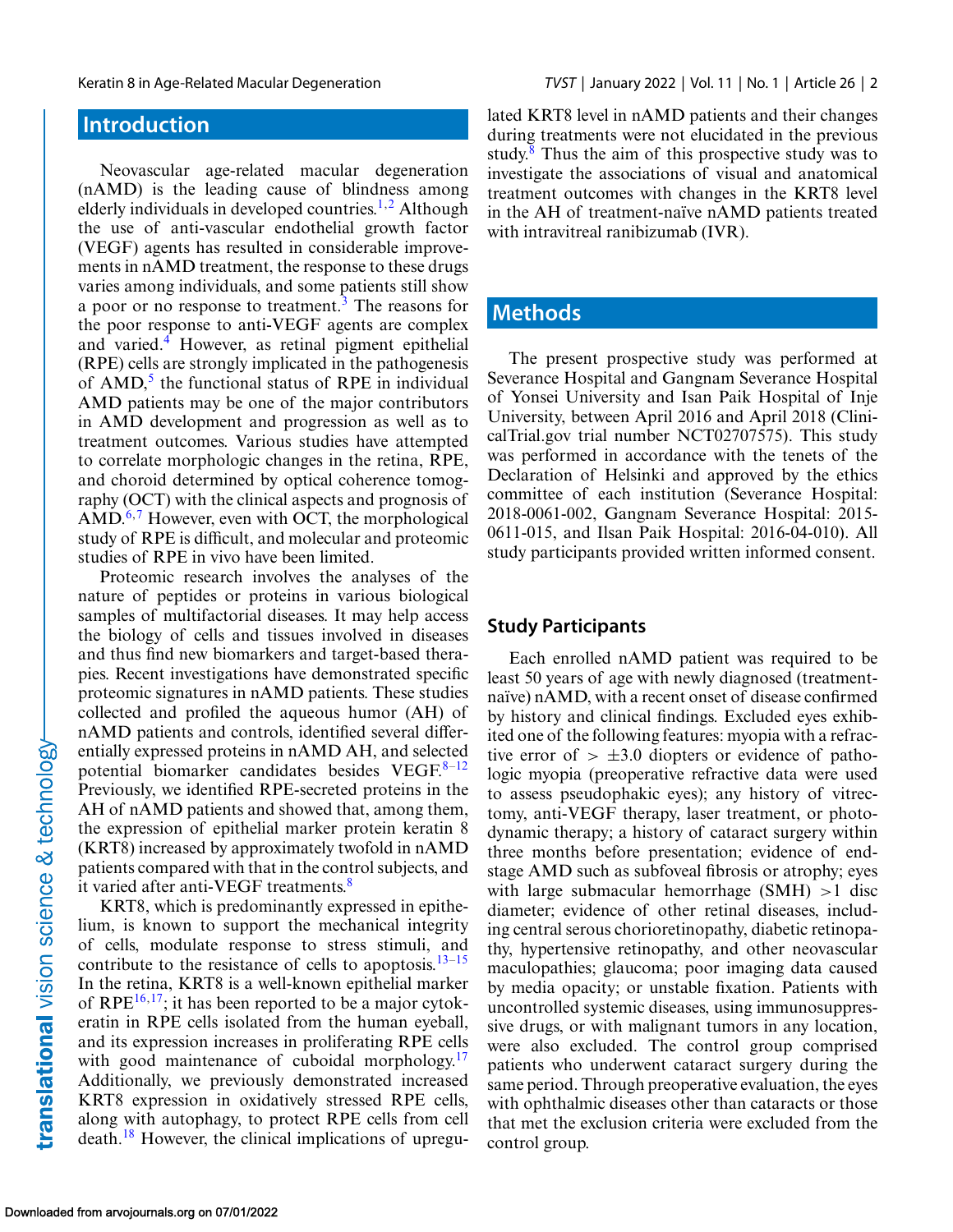### **Baseline Evaluation, Treatment, and AH Sampling**

At baseline, each patient in the nAMD group underwent a comprehensive ophthalmological examination for the assessment best-corrected visual acuity (BCVA) and intraocular pressure (IOP), autorefractometry/keratometry (ARK), slit lamp biomicroscopy, indirect ophthalmoscopy, color fundus photography (FP), fluorescein angiography (FA), indocyanine green angiography (ICGA) (Optos P200Tx; Optos PLC, Dunfermline, UK), and OCT (Swept Source OCT DRI OCT Triton; Topcon, Tokyo, Japan). After the baseline evaluation, three consecutive monthly injections of 0.5 mg IVR (Lucentis; Novartis, Basel, Switzerland) were administered to nAMD patients. At each visit for injection, and one month after the third injection (month three), ophthalmic examination, including BCVA, IOP, slit lamp biomicroscopy, FP, and OCT, were performed to monitor treatment outcome.

AH samples were collected at baseline and two months after the initial treatments (month two). Before surgery, each eye was anaesthetized topically with 0.5% proparacaine hydrochloride. Patients received standard disinfection with povidone-iodine scrub of the eyelids and surrounding skin and povidone-iodine eye drops to the conjunctival sac. After a sterile lid speculum was inserted, a 30-gauge needle was inserted bevel up through the peripheral cornea and 0.1 mL of AH was collected. Consecutively, 0.5 mg IVR was administered through the pars plana. Antibiotic eyedrops (0.5% moxifloxacin hydrochloride) were administered after surgery for three days.

The control subjects also underwent a comprehensive ophthalmological examination, including BCVA, IOP, ARK, slit lamp biomicroscopy, indirect ophthalmoscopy, FP, and OCT before surgery. AH samples of the control group were obtained immediately before cataract surgery.

#### **Measurement of KRT8 Level in AH**

Immediately after collection, AH samples were transferred into sterile plastic tubes (safe-lock microcentrifuge tubes, 1.5 mL) and immediately frozen and stored at −80°C until analysis.

The level of KRT8 in the AH was quantitatively assessed using a sandwich enzyme-linked immunosorbent assay kit (Cloud-Clone Corporation, Houston, TX, USA). The assays were performed according to the manufacturers' protocols. Samples were added into the wells of 96-well microplates, and the plates were then incubated for 2.5 hours at room temperature (RT), followed by gentle shaking for two hours at

37°C. Biotinylated antibodies were incubated for one hour at RT with gentle shaking at 37°C. Horseradish peroxidase-streptavidin solution was incubated for 45 minutes at RT, followed by gentle shaking for 30 minutes at 37°C. Tetramethylbenzidine dihydrochloride substrates were added to each well for 30 minutes in the dark. The enzyme-substrate reaction was terminated by adding sulphur acid solution, and the color change was measured at a wavelength of 450 nm. The level of KRT8 in the samples was then determined by comparing the optical density of the samples to values on the standard curve.

#### **Imaging and Data Analysis**

Neovascular AMD was diagnosed based on the results of FP, FA, ICGA, and OCT, with evidence of hyperfluorescence and late leakage associated with pigmented epithelium detachment, serous retinal detachment, subretinal exudation, and SMH. Choroidal neovascularization (CNV) types were subdivided into four categories as follows: (a) Polypoidal choroidal vasculopathy was diagnosed based on the finding of ICGA with the presence of a branched vascular network and on evidence of terminal polypoidal lesions in the subpigment epithelial layer with orange-red protrusions corresponding to the polypoidal lesions revealed by ICGA, or both. (b) Type 1 CNV was characterized by new vessels located beneath the RPE. (c) Type 2 CNV was defined as new vessels penetrating the RPE layer and localized in the subretinal space as observed upon OCT. (d) Type 3 CNV, retinal angiomatous proliferation, was defined as the intraretinal proliferation of new vessels, which may originate from both retinal and choroidal circulation. The presence of retinal-choroidal anastomosis was identified by ICGA or intraretinal hemorrhage in FP or intraretinal fluid (IRF) on OCT. The size of the CNV area was calculated by defining the boundaries of the CNV in FA. The central macular thickness (CMT) was automatically calculated in OCT as the average retinal thickness within a circle of diameter 1000 μm centered on the fovea (the central circle of the Early Treatment Diabetic Retinopathy Study grid). All images were reviewed before measurement, and re-segmentation or re-centration of the fovea was performed if there were significant errors. The choroidal thickness was measured under the foveal center vertically from the outer border of the hyperreflective line of the RPE to the inner border of the sclera. Morphological features in FP or OCT were also evaluated. These parameters included the presence of IRF, subretinal fluid (SRF), SMH, drusen, or hard exudate. We defined the presence of drusen as one or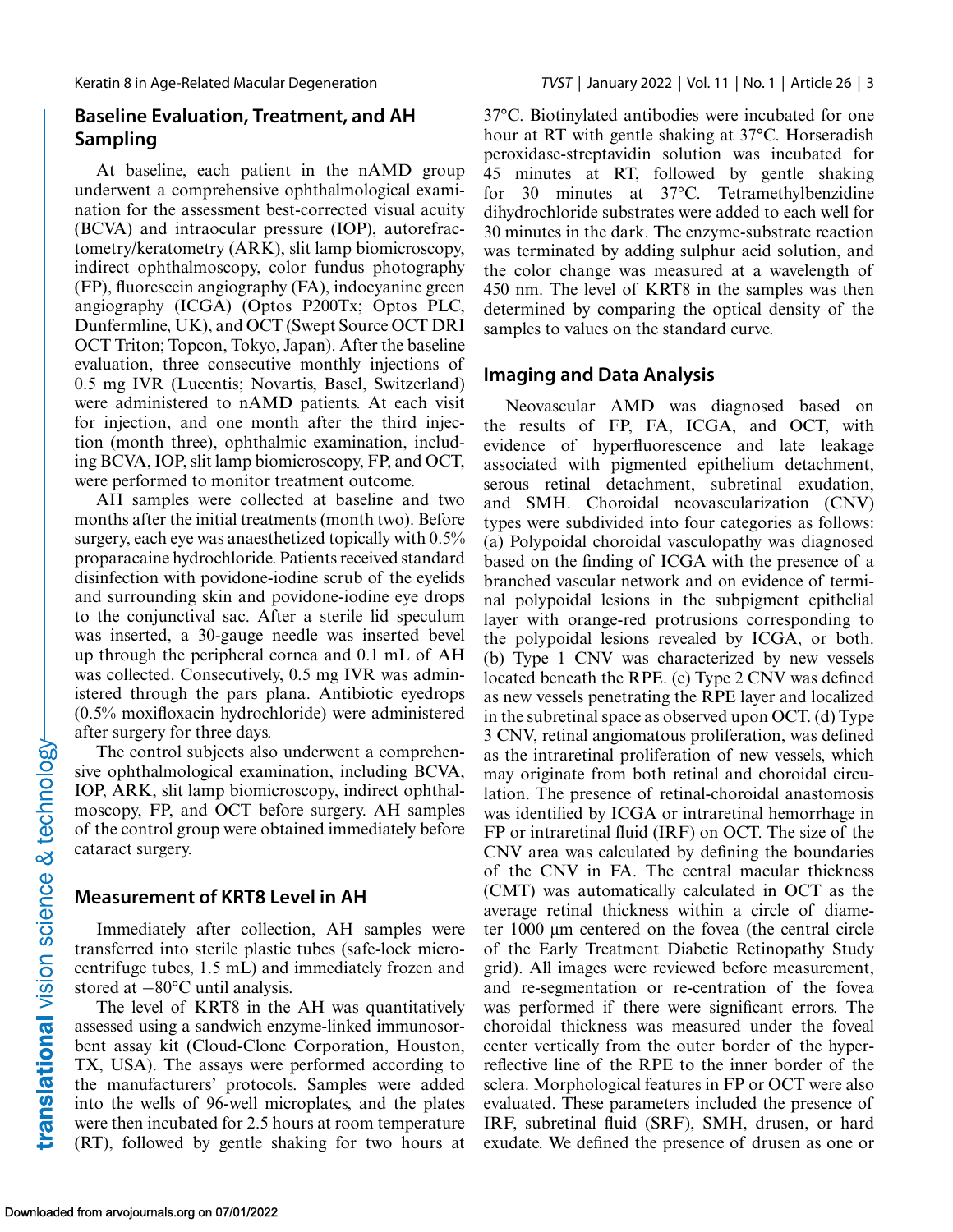more large ( $>125 \mu m$ ) druse or extensive (20 soft or 65 hard without any soft) intermediate-sized drusen  $(63-124 \,\mu m)$ , assessed within two disc diameters of the center of the macula. All measurements and diagnosis were conducted by two retinal specialists (J.Y.S. and J.L), and averaged values were used for evaluation.

#### **Statistical Analysis**

To compare the baseline characteristics and KRT8 level between the nAMD and control groups, an independent *t* test was used for continuous variables and  $\chi^2$  test for categorical variables. To evaluate the relationship between baseline KRT8 level and baseline characteristics, Pearson correlation was used for continuous variables, whereas an independent *t* test was used for comparisons between the baseline KRT8 level and categorical variables. To investigate the changes in the KRT8 level according to the treatment response, the nAMD group was classified into responders and poor responders according to OCT findings at month three. Poor responders were defined by the presence of any persistent fluid (IRF or SRF) in OCT (raster scan covering the lesion more than  $20 \times 10^{\circ}$ ) at month three. To compare the KRT8 level before and after IVR, the paired *t* test was used, and the independent *t* test was used for comparisons of the KRT8 level between responders and poor responders.

To analyze the association between the KRT8 level and treatment outcomes, visual and anatomical outcomes were evaluated three and six months after initial injection based on the measurement of BCVA and OCT. The BCVA using the Snellen visual acuity chart was converted to logarithm of the minimum angle of resolution (logMAR) units, whereas anatomical outcomes were classified into good and poor anatomical outcome. Poor anatomical outcome was defined as the presence of any persistent fluid (IRF or SRF) in OCT (raster scan covering the lesion more than  $20 \times 10^{\circ}$  at months three and six. The treatment outcome after six months was evaluated by reviewing BCVA and OCT retrospectively after the completion of the prospective study. To investigate the association between the KRT8 level and visual outcome, linear regression analysis was performed, and logistic regression analysis was used for associations between the KRT8 level and anatomical outcome. In multivariate regression analysis, treatment outcome was the dependent variable, and clinically significant parameters significantly associated with treatment outcome in the univariate analysis were used as independent variables. Statistical analyses were performed using SPSS for Windows (version 21.0; IBM Corp., Armonk, NY, USA). Results with a  $P$  value  $= 0.05$  were considered statistically significant.

#### **Results**

#### **Demographics and Baseline Characteristics**

In this prospective case-control study, we evaluated 58 eyes of 58 patients with treatment-naïve nAMD and 46 eyes of the control patients who underwent cataract surgery during the same period. The characteristics of nAMD patients and those in the control group are summarized in [Table 1.](#page-4-0) There was no significant difference in age ( $P = 0.19$ ), sex ( $P = 0.23$ ), or presence of systemic hypertension (HTN)  $(P = 0.80)$ or diabetes mellitus (DM)  $(P = 0.30)$  between the nAMD and control groups. Baseline visual acuity was better in the control group than in the nAMD group  $(P < 0.001)$ .

In the nAMD group, baseline visual acuity was  $0.65 \pm 0.41$  logMAR, and the size of the CNV area was  $8.75 \pm 9.46$  mm<sup>2</sup>. Eighteen eyes (31%) were phakic and 40 eyes (69%) were pseudophakic. In terms of CNV type, 29 eyes (50%) had polypoidal choroidal vasculopathy, nine (15.5%) had type 1 CNV, nine had type 2 CNV, and 11 (19.0%) had type 3 CNV. In terms of morphologic features at baseline, 46 eyes (79.3%) had SRF, 24 (41.4%) had IRF, 17 (29.3%) had SMH, 17 (29.3%) had drusen, and nine (15.5%) had hard exudate.

#### **Baseline KRT8 Level in the nAMD and Control Groups**

At baseline, the mean KRT8 level in AH was 8.48  $\pm$  1.21 ng/mL in the nAMD group, which was significantly higher than that in the control group (4.99  $\pm$ 0.82 ng/mL,  $P < 0.001$ ) [\(Table 1\)](#page-4-0). In the control group, the baseline KRT8 level did not correlate with age  $(P = 0.83)$ , and there was no difference in the KRT8 level in terms of sex  $(P = 0.22)$ , and the presence of HTN ( $P = 0.27$ ) or DM ( $P = 0.54$ ). In the nAMD group, the baseline KRT8 level did not correlate with age  $(P = 0.10)$ , and there was no difference in the KRT8 level based on sex ( $P = 0.74$ ), the presence of HTN  $(P = 0.14)$  or DM  $(P = 0.54)$ , or lens status  $(P = 0.59)$ . In addition, the baseline KRT8 level showed no correlation with CMT ( $P = 0.89$ ), choroidal thickness ( $P =$ 0.73), or CNV size  $(P = 0.92)$ . There was no significant difference in the baseline KRT8 level in terms of the type of CNV ( $P = 0.25$ ) or other morphologic characteristics in OCT, including SRF ( $P = 0.33$ ), IRF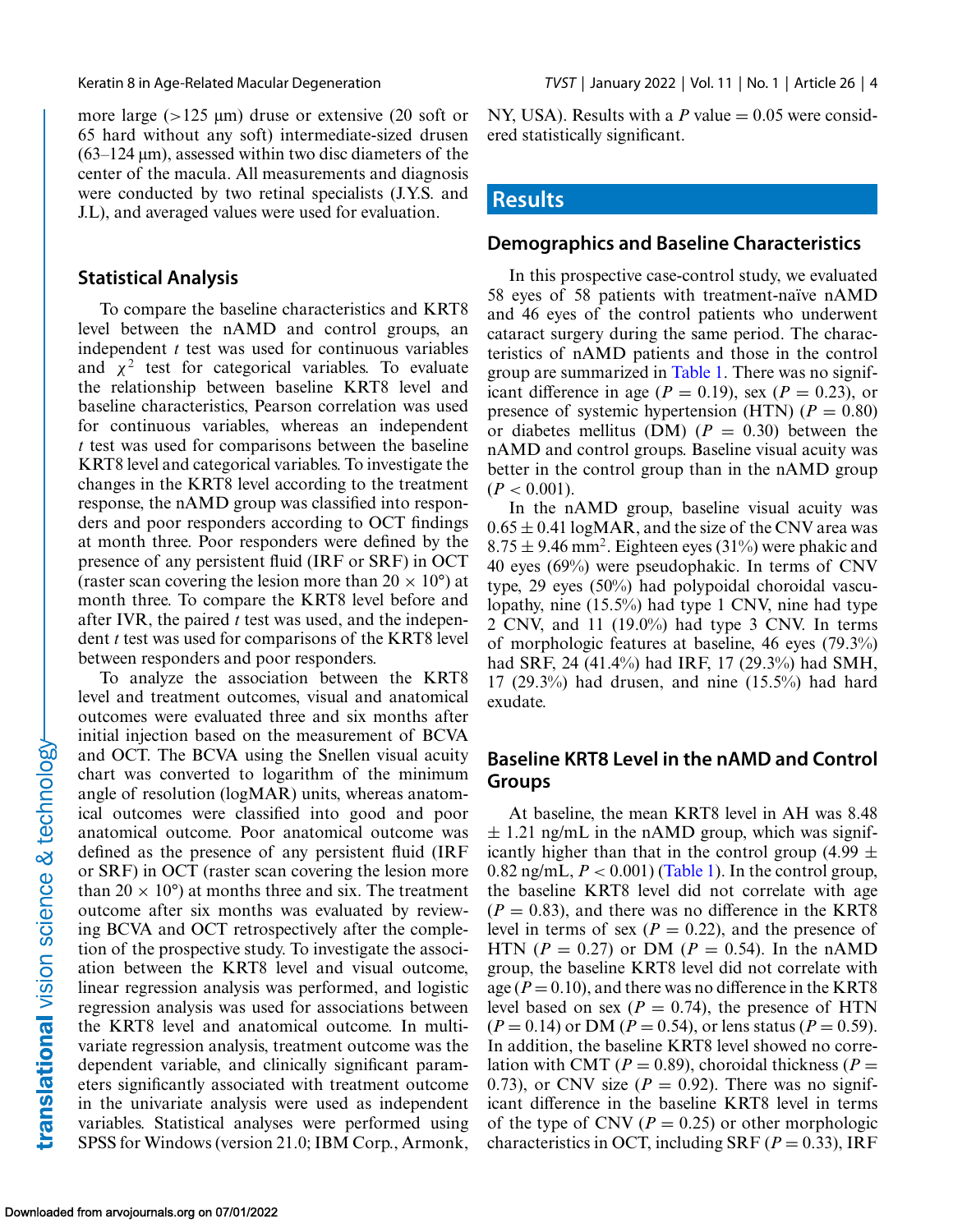|                        | nAMD            | Control         | P Value     |  |
|------------------------|-----------------|-----------------|-------------|--|
| n                      | 58              | 46              | <b>NA</b>   |  |
| Age (years)            | 75.7 $\pm$ 9.5  | $73.5 \pm 7.6$  | 0.19        |  |
| Sex (male; n, %)       | 39 (73.6)       | 25(54.3)        | 0.23        |  |
| HTN $(n, %)$           | 11(18.9)        | 7(15.2)         | 0.80        |  |
| DM $(n, %)$            | 6(10.3)         | 2(4.3)          | 0.30        |  |
| Visual acuity (logMAR) | $0.65 \pm 0.41$ | $0.11 \pm 0.16$ | ${<}0.001*$ |  |
| (Snellen equivalents)  | 20/89           | 20/26           |             |  |
| Baseline KRT8 (ng/mL)  | $8.48 \pm 1.21$ | 4.99 $\pm$ 0.82 | ${<}0.001*$ |  |

<span id="page-4-0"></span>

|  | Table 1. Baseline Characteristics and Baseline KRT8 Level in the nAMD and Control Groups |  |  |  |
|--|------------------------------------------------------------------------------------------|--|--|--|
|--|------------------------------------------------------------------------------------------|--|--|--|

NA, not applicable.

 $^*P < 0.05$ .

 $(P = 0.80)$ , SMH ( $P = 0.20$ ), drusen ( $P = 0.50$ ), and exudate  $(P = 0.49)$  (Supplementary Table S1).

#### **Changes in the KRT8 Level During Monthly Intravitreal Ranibizumab Injections in the nAMD Group**

A significant decrease in the KRT8 level was observed between baseline and month two  $(P = 0.017)$ (Fig. 1). A comparison of the KRT8 level between responders and poor responders revealed that the difference in the baseline KRT8 level failed to reach statistical significance between the groups ( $P = 0.053$ ). However, poor responders showed significantly higher



**Figure 1.** Changes in the KRT8 level in the eyes treated with intravitreal ranibizumab for neovascular age-related macular degeneration. The KRT8 level decreased significantly between baseline and month two. *Box* indicates median and inter-quartile range.



**Figure 2.** Changes in the KRT8 level in responders and poor responders to IVR treatment for neovascular age-related macular degeneration. Responders exhibited a significant decrease in the KRT8 level between baseline and month two, whereas poor responders exhibited no significant changes in the KRT8 level.

KRT8 level than responders at month two  $(P < 0.001)$ . In addition, responders showed a significant decrease in the KRT8 level between baseline and month two (*P*  $= 0.002$ ), whereas poor responders showed no significant change in the KRT8 level  $(P = 0.73)$  (Figs. 2) and [3\)](#page-5-0). The changes in the KRT8 level between baseline and month two showed a significant difference between responders and poor responders (−0.56 and −0.10, respectively;  $P = 0.048$ ).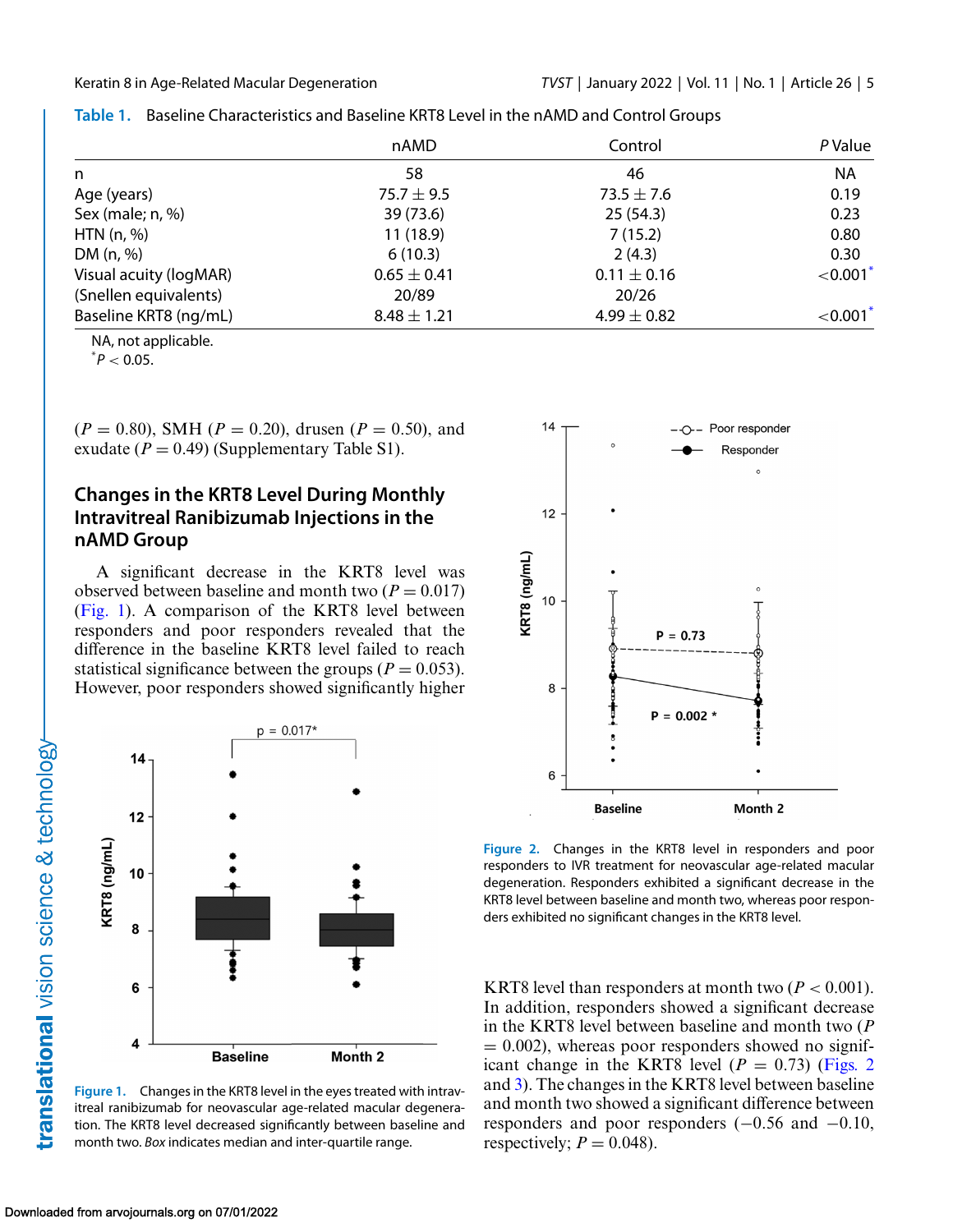<span id="page-5-0"></span>

**Figure 3.** Treatment outcomes and KRT8 level after IVR injection for neovascular age-related macular degeneration. In a responder, OCT showed SRF before IVR (a), whereas SRF was resolved after IVR (b). KRT8 level decreased from 8.5 ng/mL to 7.3 ng/mL after treatment. In a poor responder, baseline OCT showed SRF (c), and the KRT8 level was 9.5 ng/mL. Persistent fluid was observed in OCT after treatment (d), and the KRT8 level was 9.7 ng/mL, which was slightly higher than the baseline measurement.

#### **KRT8 Level and Treatment Outcomes After Intravitreal Ranibizumab Injection**

After three monthly injections of IVR (month three), visual acuity improved from  $0.65 \pm 0.41$ logMAR to  $0.47 \pm 0.38$  ( $P = 0.002$ ). In OCT, 33 eyes  $(56.9\%)$  were dry, whereas 25 (43.1%) showed persistent fluid at month three. CMT was significantly improved from 455.9  $\pm$  252.3  $\mu$ m to 263.9  $\pm$  110.1  $\mu$ m (*P <* 0.001).

The relationship between treatment outcome at month three and KRT8 level is shown in Table 2. Visual outcome was not associated with the KRT8 level at baseline  $(P = 0.63)$  and changes in the KRT8 level between baseline and month two  $(P = 0.11)$ , but worse visual outcome was associated with higher KRT level at month two  $(P = 0.045)$ . The association of anatomical outcome with the KRT8 level failed to reach statistical significance at baseline  $(P = 0.07)$  and changes in the KRT8 level between baseline and month two (*P*  $= 0.057$ , but a significant association was observed between poor anatomical outcome (persistent fluid on OCT) and higher KRT level at month two  $(P = 0.001)$ .

#### **Association Between the KRT8 Level at Month Two and Treatment Outcomes After Intravitreal Ranibizumab Injection**

In the univariate analysis, a worse visual outcome was associated with a higher KRT8 level at month two  $(P = 0.045)$  and the presence of IRF  $(P = 0.002)$ . However, these associations were not significant in the multivariate analysis (Supplementary Table S2).

Poor anatomic outcome was associated with a higher KRT8 level at month two  $(P = 0.001)$  and larger CNV size  $(P = 0.04)$  in the univariate analysis. In the multivariate logistic regression analysis, poor anatomical outcome was still found to be associated with a higher KRT8 level at month two (odds ratio [OR] 8.32, 95% confidence interval [CI] 2.02–34.2, *P* = 0.003) [\(Table 3\)](#page-6-0).

**Table 2.** Association Between the KRT8 Level and Treatment Outcome After Intravitreal Ranibizumab Injection

|                  |                 | Visual Outcome |        |      | Anatomical Outcomes |       |  |  |
|------------------|-----------------|----------------|--------|------|---------------------|-------|--|--|
|                  | $B + SE$        | 95% CL         |        | OR.  | 95% CL              |       |  |  |
| KRT8 at baseline | $0.02 + 0.04$   | $-0.07-0.11$   | 0.63   | 1.61 | $0.96 - 2.69$       | 0.07  |  |  |
| KRT8 at Month 2  | $0.10 + 0.05$   | $0.003 - 0.20$ | 0.045' | 7.97 | 2.48-25.66          | 0.001 |  |  |
| Changes in KRT8  | $0.09 \pm 0.06$ | $-0.02 - 0.21$ | 0.11   | 2.30 | $0.97 - 5.42$       | 0.057 |  |  |

Anatomical outcome, persistent fluid on OCT at month 3; B, unstandardized beta coefficient; SE, standard error.  $^*P < 0.05$ .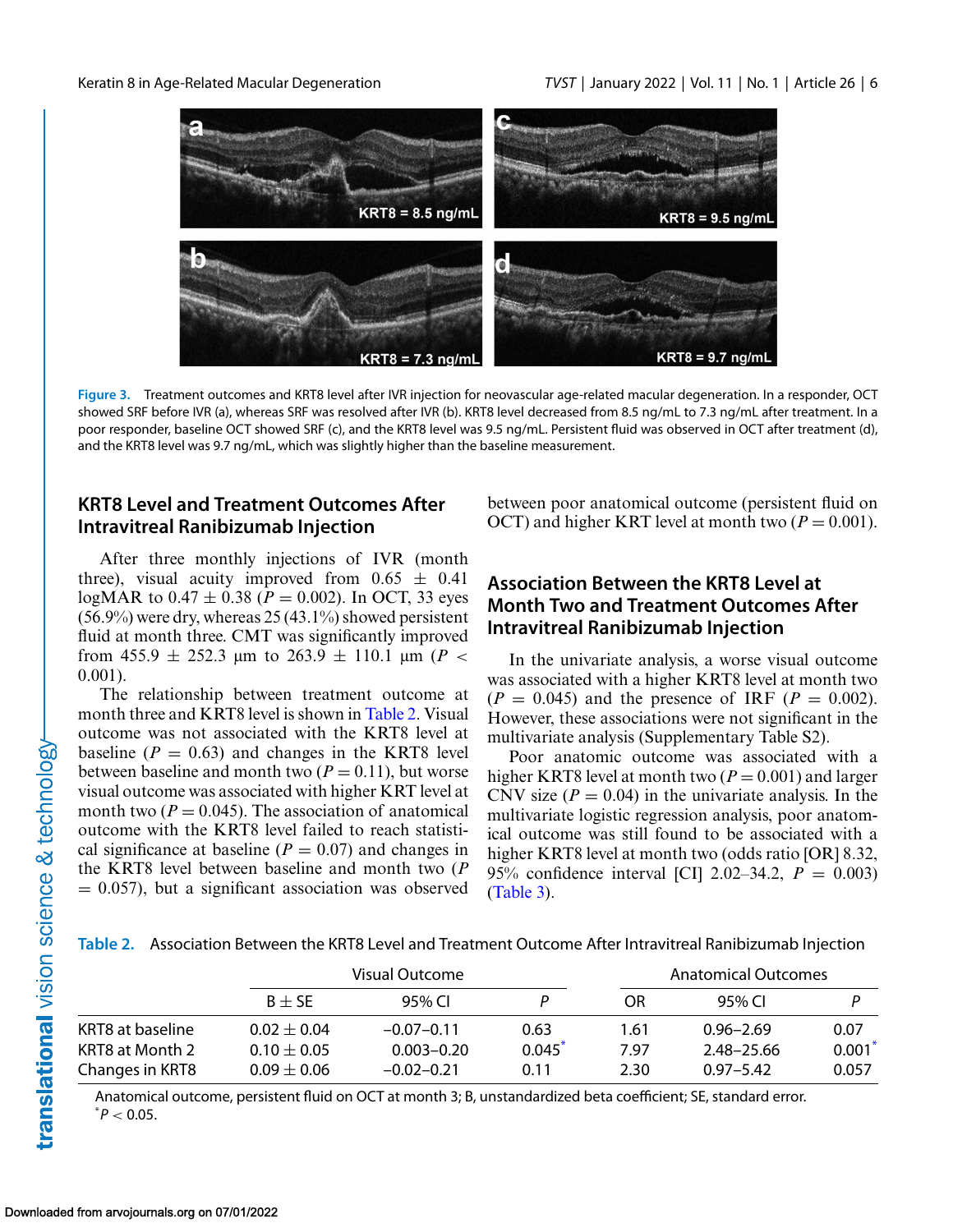|                                             | Univariate |               |          | Multivariate |                |       |
|---------------------------------------------|------------|---------------|----------|--------------|----------------|-------|
|                                             | <b>OR</b>  | 95% CI        | P        | <b>OR</b>    | 95% CI         | P     |
| KRT8 (ng/mL)                                | 7.97       | $2.48 - 25.7$ | $0.001*$ | 8.32         | $2.02 - 34.2$  | 0.003 |
| Baseline characteristics for adjustments    |            |               |          |              |                |       |
| Age (years)                                 | 0.99       | $0.94 - 1.05$ | 0.74     | 0.96         | $0.87 - 1.05$  | 0.32  |
| Sex (male)                                  | 0.42       | $0.13 - 1.38$ | 0.15     | 0.62         | $0.07 - 5.33$  | 0.66  |
| <b>HTN</b>                                  | 0.51       | $0.12 - 2.15$ | 0.36     |              |                |       |
| DM                                          | 3.47       | $0.58 - 20.8$ | 0.17     |              |                |       |
| $ChT(\mu m)$                                | 1.00       | $0.99 - 1.01$ | 0.26     |              |                |       |
| CNV size $(mm2)$                            | 1.14       | $1.01 - 1.30$ | $0.04*$  | 1.16         | $0.95 - 1.41$  | 0.15  |
| CNV type                                    |            |               |          |              |                |       |
| <b>PCV</b>                                  |            | Ref           |          |              | Ref            |       |
| Type 1                                      | 0.49       | $0.11 - 2.22$ | 0.35     | 0.35         | $0.05 - 2.73$  | 0.32  |
| Type 2                                      | 4.89       | $0.54 - 44.6$ | 0.16     | 1.74         | $0.09 - 32.58$ | 0.71  |
| Type 3                                      | 0.51       | $0.13 - 2.07$ | 0.67     | 0.99         | $0.06 - 17.44$ | 0.99  |
| Morphologic characteristics of baseline OCT |            |               |          |              |                |       |
| <b>SRF</b>                                  | 2.31       | $0.55 - 9.65$ | 0.25     |              |                |       |
| <b>IRF</b>                                  | 2.84       | $0.95 - 8.44$ | 0.06     | 2.11         | $0.34 - 13.20$ | 0.42  |
| <b>SMH</b>                                  | 0.53       | $0.16 - 1.79$ | 0.31     |              |                |       |
| Drusen                                      | 0.77       | $0.24 - 2.48$ | 0.66     |              |                |       |
| Exudate                                     | 1.26       | $0.30 - 5.30$ | 0.75     |              |                |       |

<span id="page-6-0"></span>

| Table 3. Association Between the KRT8 Level at Month Two and Anatomic Outcome at Month Three |  |
|----------------------------------------------------------------------------------------------|--|
|----------------------------------------------------------------------------------------------|--|

ChT, subfoveal choroidal thickness; PCV, polypoidal choroidal vasculopathy; Ref, reference.

 $^*P < 0.05$ .

### **Association Between the KRT8 Levels at Month Two and Treatment Outcomes at Month Six After Intravitreal Ranibizumab Injection**

After completion of the prospective study, treatment outcomes were retrospectively reviewed in 51 patients who were followed up at month six. In the univariate analysis, visual outcomes at month six were not associated with the KRT8 level at month two (*P*  $= 0.87$ ); however, anatomical outcomes at month six were associated with the KRT8 level at month two (*P*  $= 0.039$ ). In the multivariate analysis, poor anatomical outcomes at month six were still associated with a higher KRT level at month two (OR 2.63, 95% CI 1.18– 5.88,  $P = 0.019$  [\(Table 4\)](#page-7-0).

# **Discussion**

In the present study, 58 treatment-naïve nAMD patients were enrolled, and the AH level of KRT8 before and after IVR treatments was examined. Significantly increased KRT8 level in nAMD eyes compared with that in the controls was observed before treatments. After IVR, responders showed a significant decrease in the KRT8 level, whereas poor responders showed no change. A higher KRT8 level was associated with the presence of persistent fluid in OCT after IVR, suggesting a potential role for KRT8 as a prognostic indicator in patients with nAMD.

KRT8, a well-known epithelial marker protein, has been known to support the mechanical integrity of cells, modulate stress response, and contribute to cell resistance to apoptosis.<sup>[13–15,19](#page-9-0)</sup> KRT8 has been identified as an RPE marker,  $16,17$  and in our previous study, we found that the KRT8 level is elevated approximately twofold in nAMD patients compared with that in the controls.[8](#page-9-0) In this study, the KRT8 level in nAMD patients was 1.7-fold higher than that in the controls, which is in line with the findings of the previous study. Within the retina, only RPE cells are immunoreactive to keratin; thus the disruption of integrity (or rupture) of RPE cells by CNV membrane (CNVM) could release KRT8 into AH. This assumption could explain our results, that is, decreased KRT8 level after the treatments in responders, because the additional RPE damage would be limited by treatments in these patients.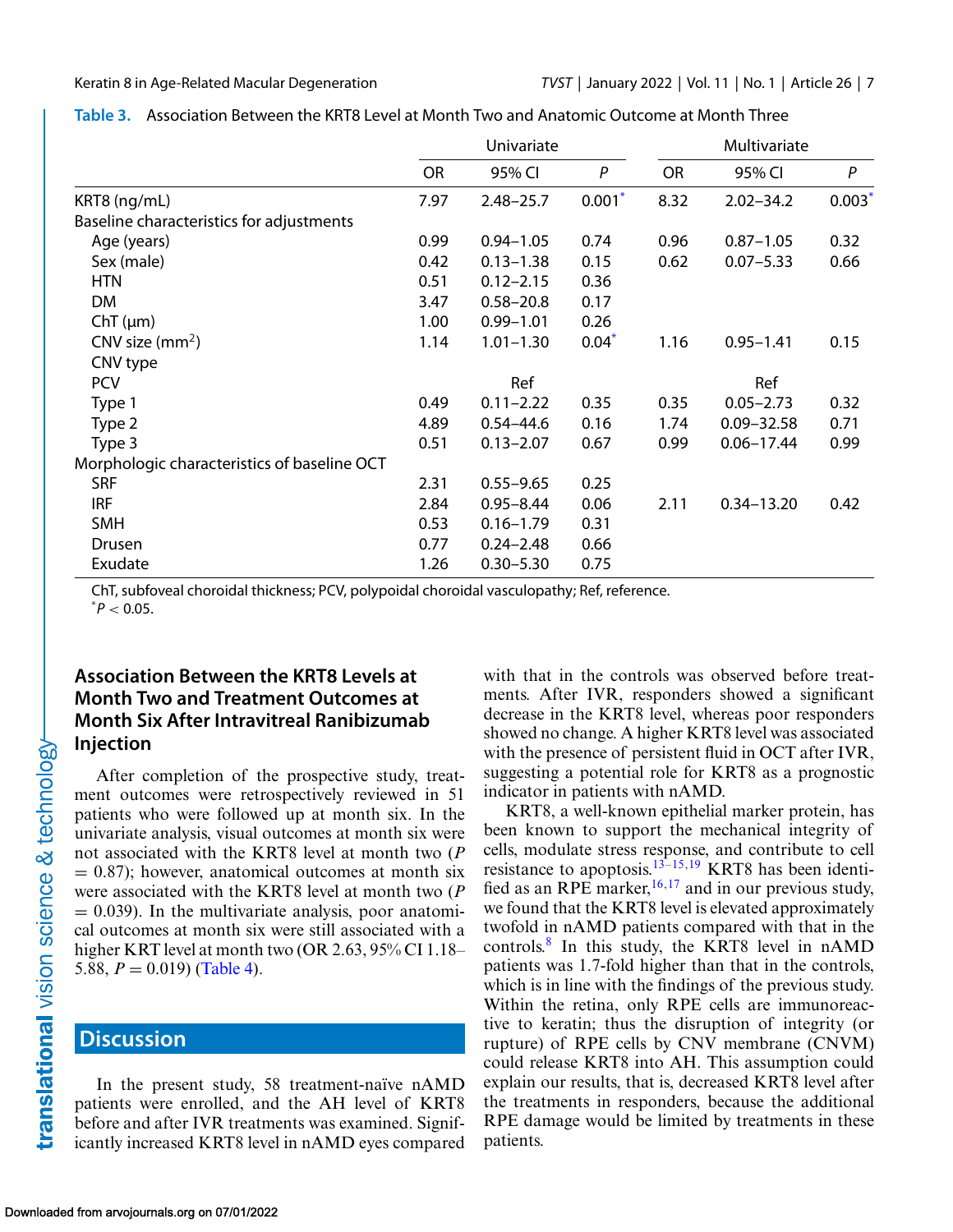|                                             | Univariate |                |             | Multivariate |                |                      |
|---------------------------------------------|------------|----------------|-------------|--------------|----------------|----------------------|
|                                             | <b>OR</b>  | 95% CI         | P           | <b>OR</b>    | 95% CI         | P                    |
| KRT8 (ng/mL)                                | 2.13       | $1.04 - 4.39$  | $0.039^{*}$ | 2.63         | $1.18 - 5.88$  | $0.019$ <sup>*</sup> |
| Baseline characteristics for adjustments    |            |                |             |              |                |                      |
| Age (years)                                 | 0.96       | $0.90 - 1.02$  | 0.19        | 0.95         | $0.87 - 1.03$  | 0.20                 |
| Sex (male)                                  | 0.35       | $0.09 - 1.28$  | 0.11        | 1.01         | $0.16 - 6.27$  | 0.99                 |
| <b>HTN</b>                                  | 0.15       | $0.02 - 1.32$  | 0.09        |              |                |                      |
| <b>DM</b>                                   | 3.63       | $0.60 - 3.63$  | 0.16        |              |                |                      |
| $ChT(\mu m)$                                | 1.00       | $1.00 - 1.02$  | 0.06        |              |                |                      |
| CNV size $(mm2)$                            | 1.03       | $0.97 - 1.09$  | 0.37        | 1.07         | $0.97 - 1.17$  | 0.18                 |
| CNV type                                    |            |                |             |              |                |                      |
| <b>PCV</b>                                  |            | Ref            |             |              | Ref            |                      |
| Type 1                                      | 0.75       | $0.14 - 4.10$  | 0.74        | 0.55         | $0.06 - 4.73$  | 0.58                 |
| Type 2                                      | 8.00       | $0.86 - 74.22$ | 0.07        | 0.79         | $0.04 - 13.96$ | 0.87                 |
| Type 3                                      | 2.67       | $0.57 - 12.56$ | 0.22        | $\mathbf 0$  | <b>NA</b>      | > 0.99               |
| Morphologic characteristics of baseline OCT |            |                |             |              |                |                      |
| <b>SRF</b>                                  | $>10^3$    | <b>NA</b>      | >0.99       |              |                |                      |
| <b>IRF</b>                                  | 0.99       | $0.32 - 3.08$  | 0.99        | 1.30         | $0.22 - 7.65$  | 0.77                 |
| <b>SMH</b>                                  | 0.61       | $0.17 - 2.12$  | 0.43        |              |                |                      |
| Drusen                                      | 0.21       | $0.05 - 0.88$  | $0.03*$     |              |                |                      |
| Exudate                                     | 0.92       | $0.19 - 4.35$  | 0.91        |              |                |                      |

<span id="page-7-0"></span>

| Table 4. Association Between the KRT8 Level at Month Two and Anatomical Outcomes at Month Six |  |
|-----------------------------------------------------------------------------------------------|--|
|-----------------------------------------------------------------------------------------------|--|

Ref, reference.

 $^*P < 0.05$ .

In addition, oxidative or mechanical stress can trigger cytoskeleton activation, $20,21$  and several RPE cells are strongly positive for this marker in surgi-cally excised nAMD-related CNVMs.<sup>[22](#page-9-0)</sup> We previously reported that oxidative stress in human RPE cells induces the upregulation of KRT8 and autophagy, resulting in the protection of RPE cells from apoptotic cell death under oxidative stress[.18](#page-9-0) CNV in nAMD shares with the process of wound-healing response,  $22$ and proliferation of RPE is speculated to serve as a reparative process to cover and regenerate damaged tissue and seal off leaking vascular channels. $^{23}$  Therefore elevated KRT8 level in the AH is likely to be related to a good reparative mechanism in these treatmentnaïve nAMD patients.

After two consecutive IVR treatments, only responders demonstrated a significant decrease in the KRT8 level after IVR, whereas poor responders showed persistent elevated KRT8 level. Furthermore, a higher KRT8 level at month two was associated with the presence of persistent fluid in OCT at month three after adjusting for other variables. Elevated KRT8 level in nAMD eyes early in the disease course is possibly a reparative or protective mechanism; however, prolonged elevation of KRT8 level might be detrimen-

tal, as it could be related to epithelial-mesenchymal transition (EMT). $^{18}$  $^{18}$  $^{18}$  In EMT, polarized epithelial cells convert to motile mesenchymal cells, and transdifferentiated RPE cells are the principal nonvascular stromal cells in vascular and fibrotic nAMD-related CNVMs.<sup>22</sup> EMT ultimately results in the loss of RPE characteristics, $17$  which is concomitant with a rearrangement of the cytoskeleton.<sup>24</sup> Our previous study showed that under prolonged oxidative stress, a high KRT8 level induces EMT via its phosphorylation, resulting in loss of RPE cell junction integrity and degeneration of the RPE[.18](#page-9-0) Similar results have been reported in pancreatic and gastric cancer cells.<sup>[25](#page-9-0)</sup> Although there has been no study on how EMT causes resistance to treatment in nAMD patients, several studies have shown that EMT is associated with resistance to anti-VEGF treatment in various tumors, including pancreatic cancers,  $26$  genitourinary cancers,  $27$  and brain tumours[.28](#page-9-0) In gastric cancer, KRT8 overexpression leads to EMT and enhances the proliferation and migration of cancer cells, and patients with a high KRT8 level tend to have unfavorable outcomes.<sup>29</sup> Moreover, EMT in RPE contributes to retinal fibrosis in nAMD eyes, $30$  and fibrosis often develops in poor responders to anti-VEGF treatment.<sup>[31](#page-10-0)</sup> Based on these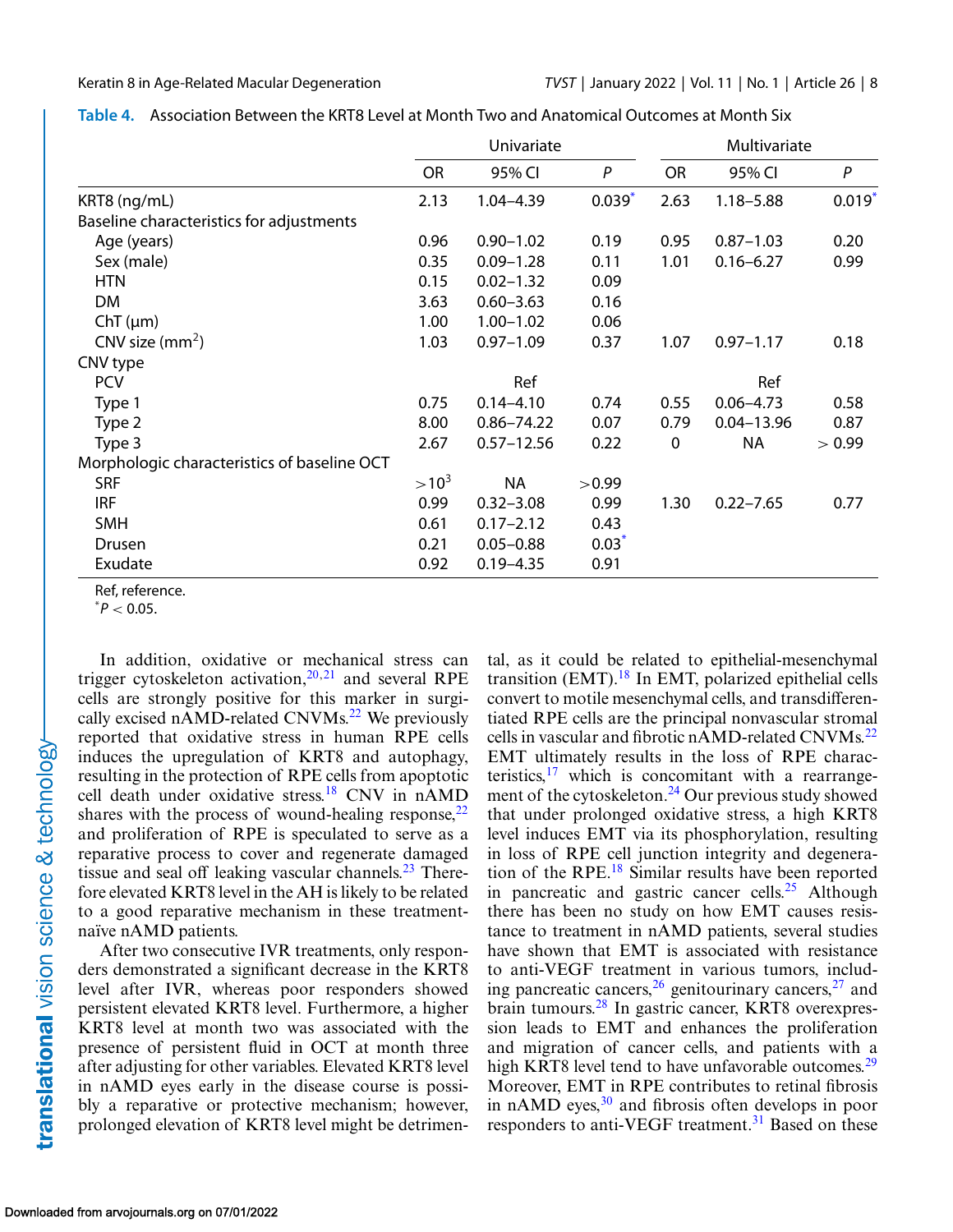<span id="page-8-0"></span>findings, we speculate that in responders, KRT8 expression is elevated as a reactive RPE change with the development of CNV and then decreases when the wound healing process proceeds and CNV regresses with anti-VEGF treatments. An unsuccessful treatment response could result in progression of tissue injury, inflammation, and prolonged loss of RPE cell-to-cell contact, which are responsible for initiating EMT and fibrosis. These processes might contribute to the persistence of KRT8 upregulation in poor responders. It remains to be determined whether upregulated KRT8 expression reflects the consequences or the causes of poor treatment response to IVR; in other words, prolonged KRT upregulation in poor responders might induce EMT, leading to resistance to anti-VEGF treatments.

Although anti-VEGF agents have shown remarkable results in nAMD treatment, some patients show poor or no response to anti-VEGF agents or experience a loss of efficacy of anti-VEGF after repeated administration. Several proteins or pathways, other than VEGF, could cause variability in behavior of the disease and response to anti-VEGF treatment, and thus, could be therapeutic targets for nAMD patients, particularly those who show a poor response to treatment. For example, our previous study suggested that the upregulation of KRT8 and downregulation of phosphorylated KRT8 may promote cell survival while suppressing  $EMT^{18}$ ; thus KRT8 could be a novel target for the treatment of nAMD, which is supported by our present findings.

The limitations of this study include its small sample size and short follow-up period. With a short follow-up period, it is difficult to elucidate the association between KRT8 and recurrence or long-term treatment responses. Although there were no significant differences in age and sex between the nAMD and control groups, matched case-control studies with larger sample sizes based on sample size calculation are required. Although statistically significant, the relatively low beta coefficients and wide CIs for the associations between the KRT8 level and treatment outcomes suggest that more research is needed on nAMD pathophysiology and confounding factors before using KRT8 level in clinical practice. In addition, as the level of both VEGF and KRT8 in the AH could not be obtained due to technical limitations, whether the change in the KRT8 level in the AH is an independent marker for treatment or whether it is associated with the change in VEGF levels could not be determined. Despite these limitations, our results suggest that KRT8 could be a possible prognostic biomarker in nAMD patients. It would also be necessary to investigate whether there is a relationship between the KRT8 level in AH and that in tear or serum, which can be assessed less invasively than AH collection.

In summary, in this study, monitoring the AH level of KRT8 during IVR treatment showed an association between decreasing KRT8 level and better treatment responses to anti-VEGF. An increase in the KRT8 level before treatment may suggest that RPE cells proliferate to envelop CNV and thus regress; the KRT8 level seems to decrease once they have proliferated to some degree. Although long-term data are needed to show that the level of KRT8 in nAMD patients returns to that in the controls after regression of CNV, monitoring aqueous KRT8 level may be a practical approach to predict the therapeutic effects during early treatment. In addition, it may also help in determining the treatment strategy with anti-VEGFs, including treatment intervals, as an aid to image biomarkers. In addition, identification of poor responders to anti-VEGF treatments will help clinicians decide whether to switch to other agents available in the near future, thereby facilitating optimization of customized treatments for nAMD.

# **Acknowledgments**

Supported by grants for the Basic Science Research Program through the National Research Foundation of Korea (NRF), funded by the Ministry of Science and ICT (grant numbers: 2017R1A2B4011045 and 2019R1A2C2086729), and a faculty research grant of Yonsei University College of Medicine (grant number: 6-2015-0045) and Novartis, Korea.

Disclosure: **J.Y. Shin,** None; **J. Lee,** None; **J. Park,** None; **M. Kim,** None; **H. Chung,** None; **S.H. Byeon**, Novartis (F)

### **References**

- 1. Bressler NM. Age-related macular degeneration is the leading cause of blindness. *JAMA*. 2004;291:1900–1901.
- 2. Pascolini D, Mariotti SP, Pokharel GP, et al. 2002 Global update of available data on visual impairment: a compilation of population-based prevalence studies. *Ophthalmic Epidemiol*. 2004;11:67– 115.
- 3. Rosenfeld PJ, Brown DM, Heier JS, et al. Ranibizumab for neovascular age-related macular degeneration. *N Engl J Med.* 2006;355:1419–1431.
- 4. Yang S, Zhao J, Sun X. Resistance to anti-VEGF therapy in neovascular age-related macular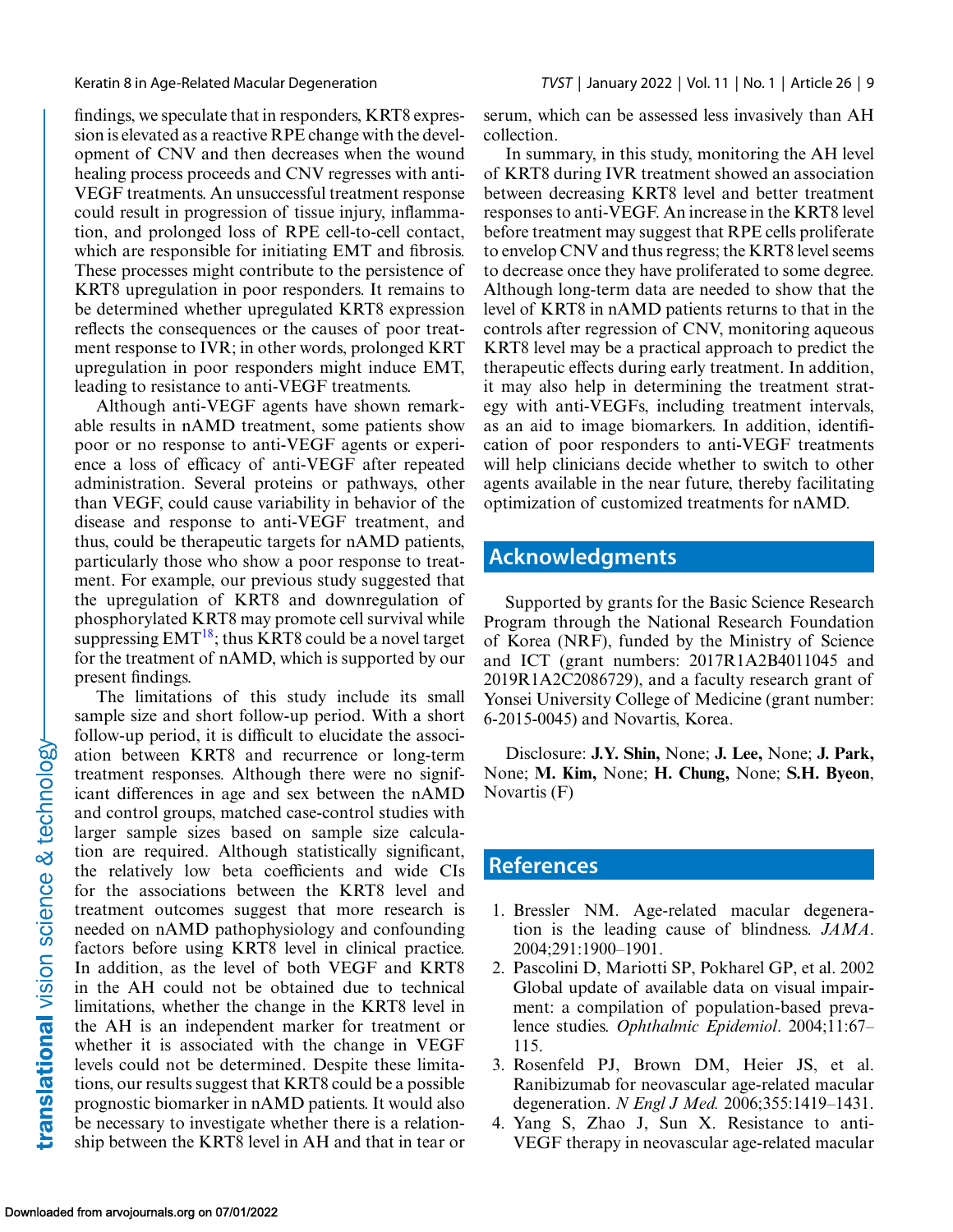<span id="page-9-0"></span>degeneration: a comprehensive review. *Drug Des Devel Ther.* 2016;10:1857–1867.

- 5. Handa JT, Rickman CB, Dick AD, et al. A systems biology approach towards understanding and treating non-neovascular age-related macular degeneration. *Nat. Commun.* 2019;10(1):3347.
- 6. Lai TT, Hsieh YT, Yang CM, Ho TC, Yang CH. Biomarkers of optical coherence tomography in evaluating the treatment outcomes of neovascular age-related macular degeneration: a real-world study. *Sci Rep.* 2019;9(1):529.
- 7. Simader C, Ritter M, Bolz M, et al. Morphologic parameters relevant for visual outcome during anti-angiogenic therapy of neovascular age-related macular degeneration. *Ophthalmology*. 2014;121:1237–1245.
- 8. Kang GY, Bang JY, Choi AJ, et al. Exosomal proteins in the aqueous humor as novel biomarkers in patients with neovascular age-related macular degeneration. *J. Proteome Res.* 2014;13:581– 595.
- 9. Kim TW, Kang JW, Ahn J, et al. Proteomic analysis of the aqueous humor in age-related macular degeneration (AMD) patients. *J Proteome Res.* 2012;11:4034–4043.
- 10. Lee H, Choi AJ, Kang GY, et al. Increased 26S proteasome non-ATPase regulatory subunit 1 in the aqueous humor of patients with age-related macular degeneration. *BMB Rep.* 2014;47:292– 297.
- 11. Yao J, Liu X, Yang Q, et al. Proteomic analysis of the aqueous humor in patients with wet age-related macular degeneration. *Proteomics Clin Appl.* 2013;7(7-8):550–560.
- 12. Kersten E, Paun CC, Schellevis RL, et al. Systemic and ocular fluid compounds as potential biomarkers in age-related macular degeneration. *Surv Ophthalmol.* 2018;63:9–39.
- 13. Zatloukal K, Stumptner C, Lehner M, et al. Cytokeratin 8 protects from hepatotoxicity, and its ratio to cytokeratin 18 determines the ability of hepatocytes to form Mallory bodies. *Am. J. Pathol.* 2000;156(4):1263–1274.
- 14. Ku NO, Omary MB. A disease- and phosphorylation-related nonmechanical function for keratin 8. *J Cell Biol.* 2006;174:115–125.
- 15. Caulin C, Ware CF, Magin TM, Oshima RG. Keratin-dependent, epithelial resistance to tumor necrosis factor-induced apoptosis*. J Cell Biol.* 2000;149:17–22.
- 16. Zhao C, Yasumura D, Li X, et al. mTOR-mediated dedifferentiation of the retinal pigment epithelium initiates photoreceptor degeneration in mice. *J Clin Invest.* 2011;121:369–383.
- 17. Hunt RC, Davis AA. Altered expression of keratin and vimentin in human retinal pigment epithelial cells in vivo and in vitro. *J Cell Physiol.* 1990;145:187–199.
- 18. Baek A, Yoon S, Kim J, et al. Autophagy and KRT8/keratin 8 protect degeneration of retinal pigment epithelium under oxidative stress. *Autophagy*. 2017;13(2):248–263.
- 19. Tao GZ, Looi KS, Toivola DM, Strnad P, Zhou Q, Liao J, et al. Keratins modulate the shape and function of hepatocyte mitochondria: a mechanism for protection from apoptosis. *J Cell Sci.* 2009;122:3851–3855.
- 20. Girouard MP, Pool M, Alchini R, Rambaldi I, Fournier AE. RhoA proteolysis regulates the actin cytoskeleton in response to oxidative stress. *PloS One*. 2016;11(12):e0168641.
- 21. Wu S, Lu Q, Wang N, et al. Cyclic stretch induced-retinal pigment epithelial cell apoptosis and cytokine changes. *BMC Ophthalmol*. 2017;17:208.
- 22. Lopez PF, Sippy BD, Lambert HM, Thach AB, Hinton DR. Transdifferentiated retinal pigment epithelial cells are immunoreactive for vascular endothelial growth factor in surgically excised agerelated macular degeneration-related choroidal neovascular membranes. *Invest Ophthalmol Vis Sci.* 1996;37:855–868.
- 23. Hu DN, Gentile RC, McCormick SA, et al. Role of RPE cells in pathogenesis of proliferative vitreoretinopathy and age-related macular degeneration: cell culture study of surgical excised pre- and subretinal membranes. *J Clin Ophthalmol Eye Disord*. 2017;1(1):1002.
- 24. Grisanti S, Guidry C. Transdifferentiation of retinal pigment epithelial cells from epithelial to mesenchymal phenotype. *Invest Ophthalmol Vis Sci.* 1995;36:391–405.
- 25. Busch T, Armacki M, Eiseler T, et al. Keratin 8 phosphorylation regulates keratin reorganization and migration of epithelial tumor cells. *J Cell Sci.* 2012;125:2148–2159.
- 26. Carbone C, Moccia T, Zhu C, et al. Anti-VEGF treatment resistant pancreatic cancers secrete proinflammatory factors that contribute to malignant progression by inducing an EMT cell phenotype. *Clin. Cancer Res.* 2011;17:5822–5832.
- 27. Hammers H, Fu C, Gerber S, et al. Epithelialmesenchymal transition: A mechanism of resistance to VEGF pathway inhibition in genitourinary cancers. *J Clin Oncol.* 2012;30:390.
- 28. Piao Y, Liang J, Holmes L, Henry V, Sulman E, Groot JF. Acquired resistance to anti-VEGF therapy in glioblastoma is associated with a